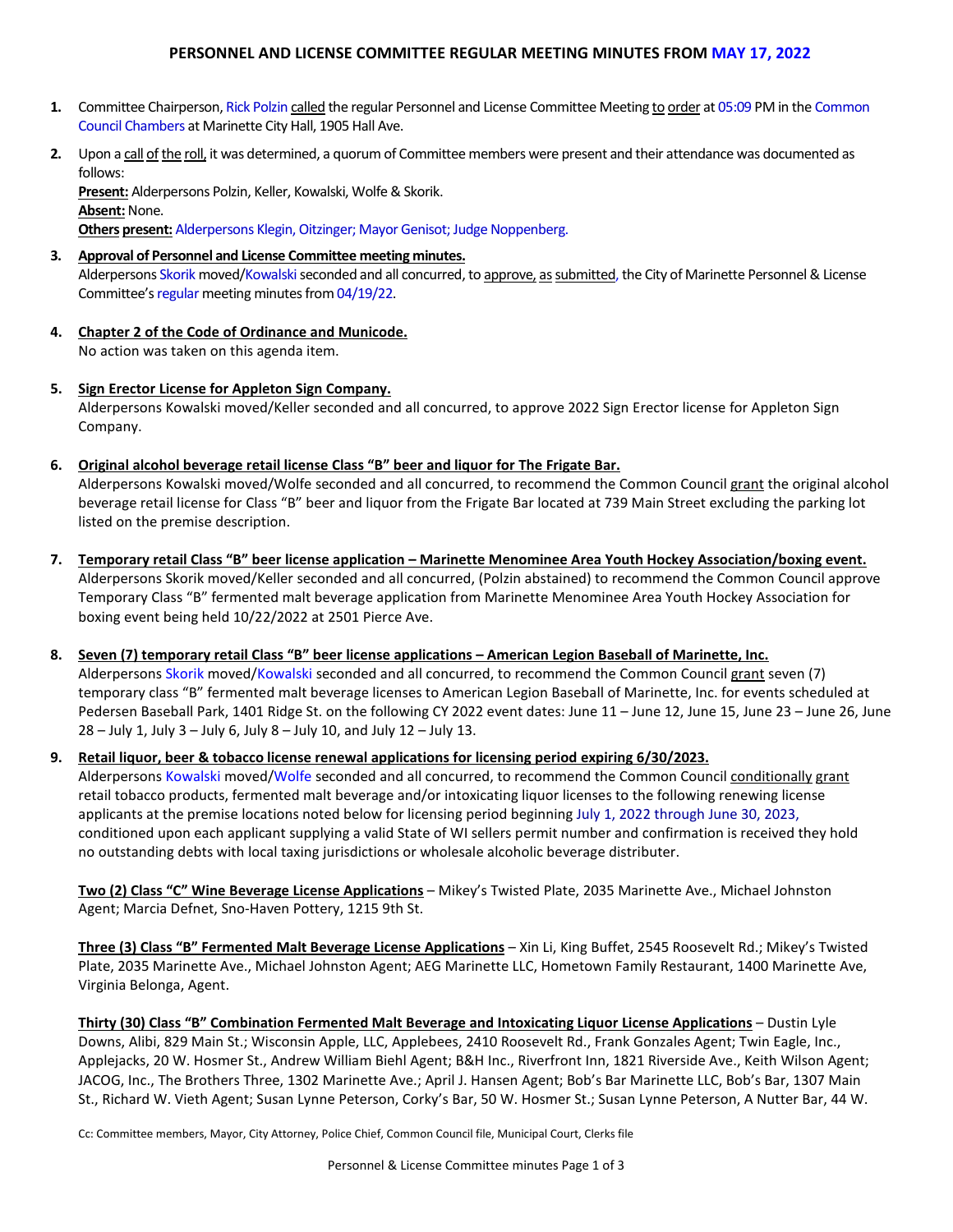Hosmer St., Patricia Mary Rehwinkel, Cusack's Pub, 2206 Hall Ave.; East Side First Street Bar & Grill LLC, East Side Bar & Grill, 1113 1st St., Curtis J. Raygo Agent.; Adam D. Buyarski, Fully Charged, 2112 Hall Ave.; Twin Eagle, Inc., Edgewater, 16 W. Hosmer St., Andrew William Biehl Agent; Ironworks LLC, Ironworks, 1333 Main St., Keith Wilson Agent; Torreano Properties LLC, Cactus Menekaunee, 40 W. Hosmer St., Hannah Rose LaMarre, Agent; M & M Enterprises Inc., Lauerman House Inn, 1975 Riverside Ave., Jean V. Moore-Mallory Agent; Lolli's Pub, LLC, Lolli's Pub, 2029 Hall Ave., Rayne John LaFave Jr. Agent; M & M Enterprises Inc., M & M Victorian Inn, 1393 Main St., Jean V. Moore-Mallory Agent; Marine House II, LLC, Marine House, 101 Water St., Michelle L. Thiry Agent; Marinette Lodge No. 1313 BPOE of the USA, Inc., BPOE Marinette Elks 1313, 430 Bridge St., Tom Lemery Agent; Knights of Columbus #719, Knights of Columbus #719, 1502 Main St., Patrick D. Hass Agent; Marks Place, Inc., La Cabana, 1553 Marinette Ave., Humberto Espinosa Agent; Michiels Dome Lanes Inc, Dome Lanes, 801 University Dr., Ryan D. Schoen Agent; Micheal John Roeder, Mike & Jean's Bar & Grill, 32 W. Hosmer St.; The Frigate Bar, The Frigate Bar, 739 Main St., Michel Lynn Mills Agent; R&S Saddle Saloon, R&S Saddle Saloon, 1719 Main St., Crystal Liesch Agent; Rail House Properties LLC, Rail House Restaurant & Brew Pub, 2029 Old Peshtigo Ct., Ronald A. Beyer Agent; Red Brick Tavern LLC, Red Brick, 801 Main St., James Lee Kitzinger Agent; Sherlana Inc., Tastebuds Smokehouse, 2680 Cleveland Ave., Chad Lemery Agent; Dan P. Hanley, Stacey A. Hanley, Christopher J. McCarrier, Sports Corner, 800 Wells St., Dan P. Hanley Agent; Mech's Ventures, LLC., The Last Stop, 3420 Hall Ave., Melissa Marie Mech Agent.

**Sixteen (16) Class "A" Fermented Malt Beverage License Applications** Aldi Inc. (Wisconsin), Aldi #02, 2871 Roosevelt Rd., Julie Matecki Agent; BAM Investments of Marinette, Inc., Waterfront Store, 11 Ogden St., Andrew William Biehl Agent; Jack's Fresh Market, Inc., Jack's Fresh Market, 1507 Cleveland Ave, Terry Sell Agent.; Jack's Fresh Market of Marinette, Inc., Jack's Fresh Market, 2301 Roosevelt Rd, Terry Sell Agent; Indianhead Oil Co., LLC, Holiday Stationstore # 230, 4010 Marinette Ave., Lawrence Pitcher Jr. Agent; Kwik Trip, Inc., Kwik Trip 577, 2297 Roosevelt Rd., Valerie Jean Hanrahan Agent; Kwik Trip, Inc., Kwik Trip 574, 2103 Hall Ave., Angela Michelle Loukus Agent; Krist Oil Company, Krist Food Mart #52, 2002 Hall Ave., Nichole L. Lablanc Agent; Vele Inc., River Cities Fuel Plaza, 2700 Cleveland Ave., Chad Lemery Agent; Wal-Mart Stores East, LP, Wal-Mart # 2545, 2900 Roosevelt Rd., Howard Mayer Agent; Schierl Sales Corporation, The Store #68, 1703 Shore Dr., Arlene Ford Agent; Seguin LLC, Seguin's BP, 1240 Marinette Ave., Russell John Seguin, III Agent; BAM Investments of Marinette, Inc., Stateline Discount Beer & Cigarette, 432 Bridge St., Andrew William Biehl Agent; New Pioneer LLC, T & T Gas & Liquors, 1011 Marinette Ave., Tark Raj Ojha Agent; Walgreen Co., Walgreens # 07634, 2301 Hall Ave, Therese Gerndt, Agent; Royal Petro, LLC, Royal Petro, 3142 Hall Ave., Dinesh Anand, Agent

**Fourteen (14) Class "A" Intoxicating Liquor License Applications** – Aldi Inc. (Wisconsin), Aldi #02, 2871 Roosevelt Rd., Julie Matecki Agent; BAM Investments of Marinette Inc., Waterfront Store, 11 Ogden St., Andrew William Biehl Agent; Jack's Fresh Market, Inc., Jack's Fresh Market, 1507 Cleveland Ave, Terry Sell Agent; Jack's Fresh Market of Marinette, Inc., Jack's Fresh Market, 2301 Roosevelt Rd, Terry Sell Agent; Krist Oil Company, Krist Food Mart #52, 2002 Hall Ave., Nichole L. Lablanc Agent; Kwik Trip, Inc., Kwik Trip 577, 2297 Roosevelt Rd., Valerie Jean Hanrahan Agent; Kwik Trip, Inc., Kwik Trip 574, 2103 Hall Ave., Angela Michelle Loukus Agent; Vele Inc., River Cities Fuel Plaza, 2700 Cleveland Ave., Chad Lemery Agent BAM Investments of Marinette, Inc., Stateline Discount Beer & Cigarette, 432 Bridge St., Andrew William Biehl Agent; Schierl Sales Corporation, The Store #68, 1703 Shore Dr., Arlene Ford Agent; New Pioneer LLC, T & T Gas & Liquors, 1011 Marinette Ave., Tark Raj Ojha Agent; Wal-Mart Stores East, LP, Wal-Mart #2545, 2900 Roosevelt Rd., Howard Mayer Agent; Walgreen Co., Walgreens # 07634, 2301 Hall Ave, Therese Gerndt, Agent; Royal Petro, LLC, Royal Petro, 3142 Hall Ave., Dinesh Anand, Agent

**Eighteen (18) Tobacco License Renewal Applications** Cusack's Pub, Family Dollar #26027, Holiday Stationstore #230, Jack's Fresh Market, Jack's Fresh Market, Krist Food Mart #52, Kwik Trip 574, Kwik Trip 577, River Cities Fuel Plaza, Royal Petro, Seguin's BP, Stateline Discount Beer and Cigarettes, T & T Gas and Liquors, The Store #68, Tundra Smoke Shop 3, Inc., Walgreen #07634, Wal-Mart #2545, Waterfront Store

## **10. Seven (7) renewing operator license applications.**

Alderpersons Kowalski moved/Skorik seconded and all concurred, to recommend the Common Council grant operator licenses to the following seven (7) applicants who are renewing their 2-year beverage server license for the period expiring June 30, 2024: Jennifer L. Chaltry, Arlene L. Ford, Jonathan J. Ford, Mike A. Johnston, Jason A. Mech, Amanda M. Plouff, Norann L. Gurney.

## **11. Eight(8) new operator license applications.**

Alderpersons Kowalski moved/Skorik seconded and all concurred, to recommend the Common Council grant operator licenses to the following eight (8) applicants: Patrick S. Diercks, Beth A. Hemminger, (contingent upon Beth paying all fines due to the City of Marinette) Kathryn E. Mielke, Stacie A. Minzloff, Sherida A. Nuernberg, (contingent upon Sherida paying all fines due to the City of Marinette) Maryjo D. Stello, Amy L. Venier. Each aforementioned operator license applicant, recommended to have licenses granted for the current licensing